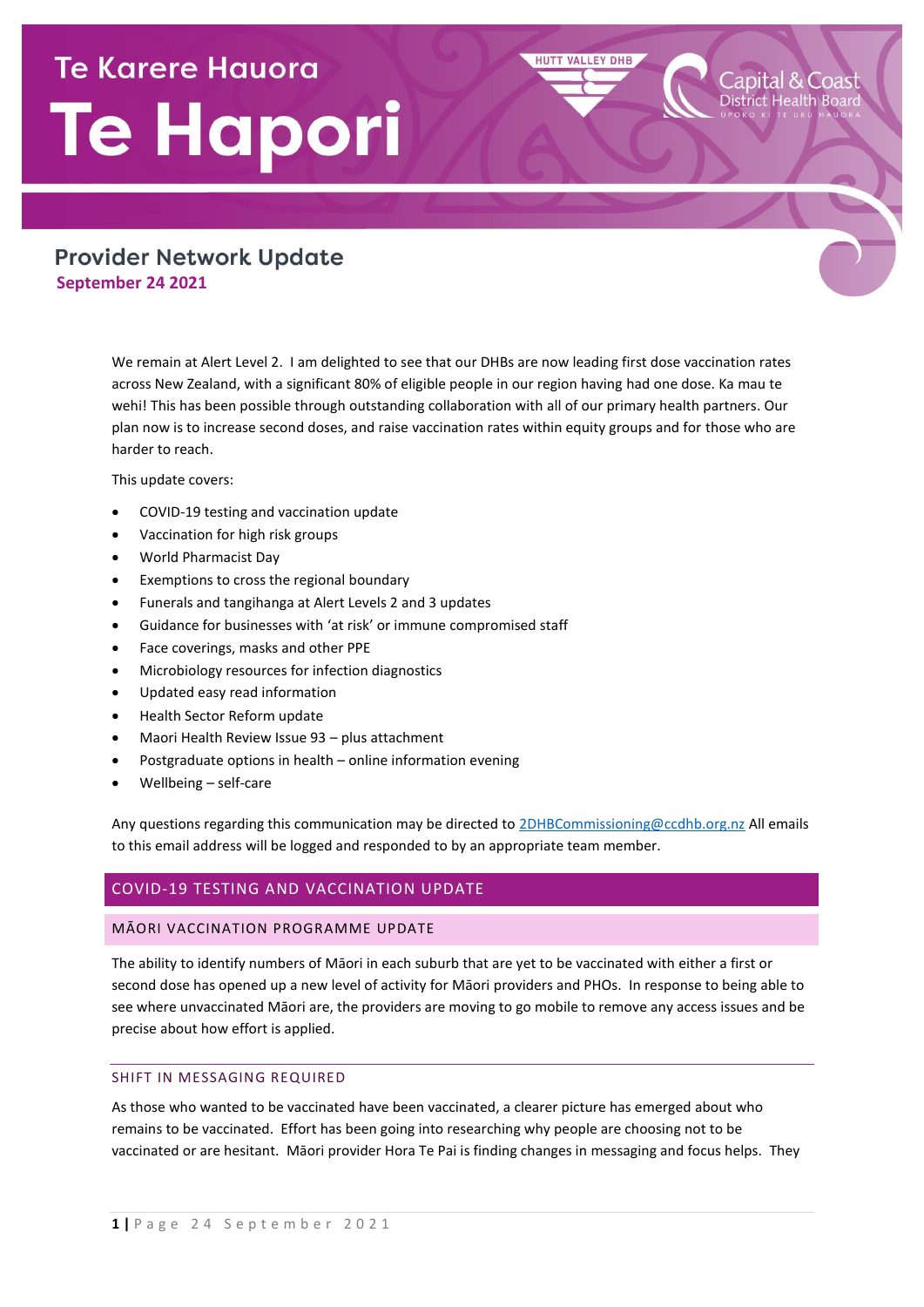say it is time to move away from messages about protecting whānau and focus more on asking people to korero about what they are thinking and how they are feeling about getting the COVID-19 vaccination.

Hora Te Pai COVID-19 Vaccination Lead Diane Tatana says people who are hesitant are looking for people to talk to so they can form a view in their own time in their own way because they don't like being thought of as anti-vax and are prepared to be persuaded. She says Hora Te Pai is now ensuring there are people available for them engage with, whom they can learn to trust to provide non-biased grounded information presented in a way they can understand. With hesitant Māori the next weeks will be about face-to-face meetings and discussion.

## UNICHEM UPPER HUTT PHARMACY VACCINATING TAITA COLLEGE

Taita College in Lower Hutt was among the first schools in the country to host a vaccination hub for its students. The school has a roll of around 400 students. Around 50 students were vaccinated; some had already received their first jab with their parents, while others had decided to get their vaccination because it was easy and convenient to get it done at school.

The school will host another vaccination hub, a drive through event, during the school holidays on October 14<sup>th</sup> between 11am and 2pm.

Pharmacist Duncan Sutherland said it was rewarding to bring vaccinations to the students.

Read the full story here: [https://www.stuff.co.nz/national/126469085/taita-college-among-first-in-the](https://www.stuff.co.nz/national/126469085/taita-college-among-first-in-the-country-to-vaccinate-on-school-grounds)[country-to-vaccinate-on-school-grounds](https://www.stuff.co.nz/national/126469085/taita-college-among-first-in-the-country-to-vaccinate-on-school-grounds)

In keeping with our pro-equity approach, there is a focus on working with schools with a higher percentage of Māori and Pacific students.

Wider work continues on engaging with other schools across the region.

Teams are working to identify the needs at each school, the vaccination rates in the surrounding community, alongside considerations on timing in the remaining school year, to ensure that there is no interruption to exams and final assessments.

## TE HERENGA WAKA – VICTORIA UNIVERSITY EVENT

[Te Herenga Waka](https://www.facebook.com/WellingtonUni/?__cft__%5b0%5d=AZWwblNYkNymEw8YJnECoVoBcogKgQm4NRGI_-kdGDZ_0avFvnO4WYb2EG91eNnKKnl7Ad42YvWG3JnPDhLIK0_XtohVC8szlG_QIONAzsIvQk6_bpm3kneqoc-HQYeHCo8rXoYmSez7RfnKIIgXi8py&__tn__=kK-R) – Victoria University has been hosting a three-day walk in COVID-19 vaccination event which began yesterday and finishes tomorrow, Saturday 25 September.

Today's clinic was hosted by the Pasifika community complete with strumming guitars, singing and dancing. It was great to see the University Pacific team coming together with the 2DHB Pacific team, and Tu Ora Compass team to bring vaccinations to our student, staff and whanau.

You can read more about it here[: https://www.stuff.co.nz/national/health/coronavirus/126483553/pasifika](https://www.stuff.co.nz/national/health/coronavirus/126483553/pasifika-bring-colour-and-song-to-vaccination-drive-at-victoria-university)[bring-colour-and-song-to-vaccination-drive-at-victoria-university](https://www.stuff.co.nz/national/health/coronavirus/126483553/pasifika-bring-colour-and-song-to-vaccination-drive-at-victoria-university)

#### SKY STADIUM DRIVE THROUGH & ACCESSIBLE EVENTS

Another drive-through event is being held at Sky Stadium from 1-4 October, which will have capacity to vaccinate around 8,000 people. The focus is on administering second doses to as many of the people who received their first dose at the previous event as possible.

We continue to offer low-sensory and accessible clinics across the region, as well as a variety of sites based at marae, pharmacies, GP practices, community centres and festival events—including our Niue Festival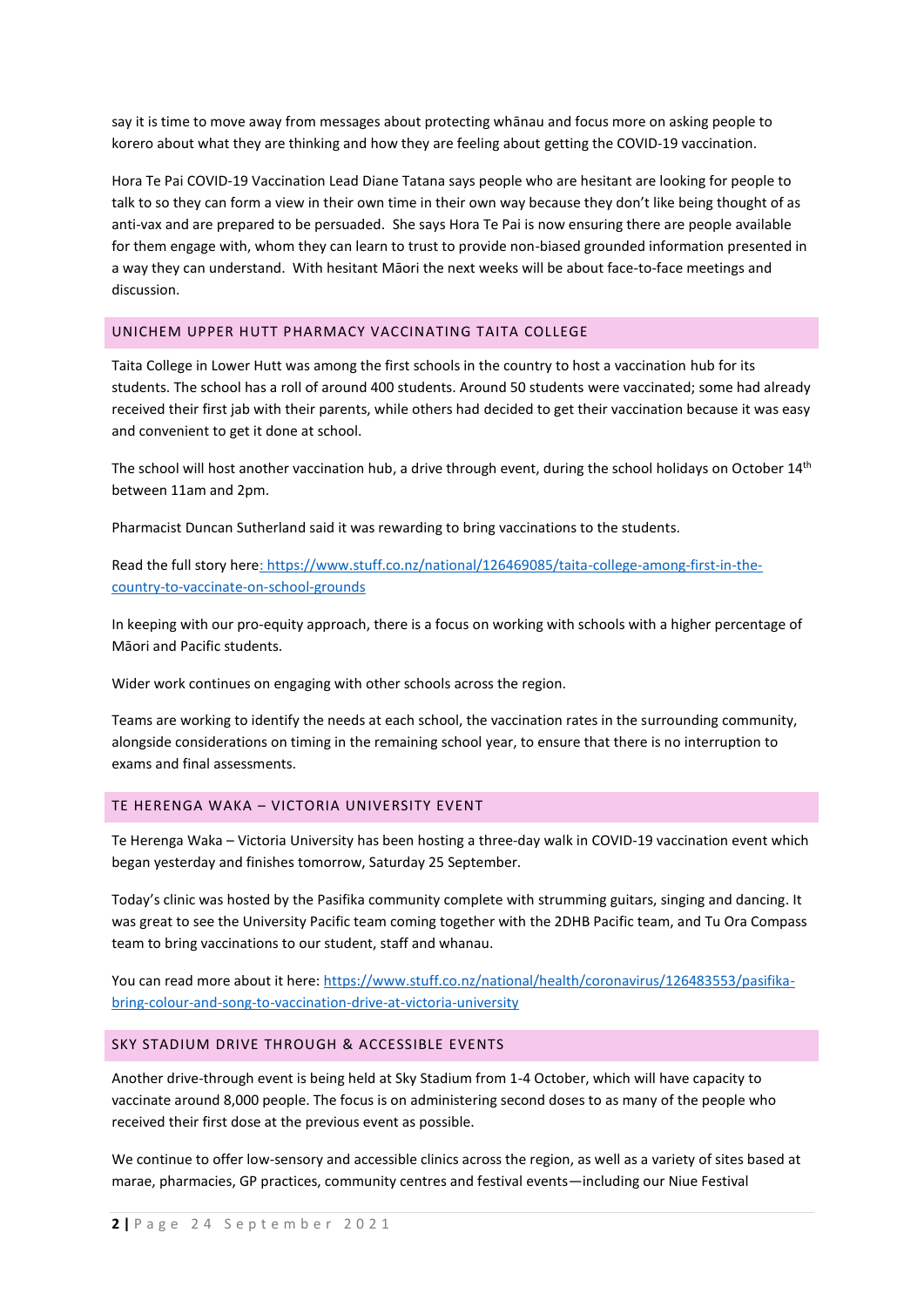Vaccination clinic which is set to take place tomorrow in the Hutt Valley. The dates for upcoming accessible events can be found here: [https://www.rph.org.nz/public-health-topics/vaccinate-greater](https://www.rph.org.nz/public-health-topics/vaccinate-greater-wellington/disability-events/)[wellington/disability-events/.](https://www.rph.org.nz/public-health-topics/vaccinate-greater-wellington/disability-events/)

## VACCINATION FOR HIGH RISK GROUPS

It remains very important for people who are at highest risk from COVID-19, and the people they live with, to get vaccinated as soon as possible. Those at highest risk of severe COVID-19 disease include people with certain health conditions, whose treatment reduces their immunity, are older or pregnant.

Those who are immunosuppressed are encouraged to discuss with their health professional the timing of vaccinations to help gain the best possible immunity.

Full information around vaccination sites can be found here:

Wellington[: https://www.healthpoint.co.nz/covid-19-vaccination/wellington/](https://www.healthpoint.co.nz/covid-19-vaccination/wellington/)

Hutt Valley:<https://www.healthpoint.co.nz/covid-19-vaccination/hutt/>

Full information around testing sites is available here.

Wellington[: https://www.healthpoint.co.nz/covid-19/wellington/](https://www.healthpoint.co.nz/covid-19/wellington/)

Hutt Valley:<https://www.healthpoint.co.nz/covid-19/hutt/>

## WORLD PHARMACIST DAY

Tomorrow, Saturday 25 September, is World Pharmacist Day. This year's theme is 'Always trusted for your health'. Trust is a central part of all human relationships and is also essential to health care. The association between trust in healthcare professionals and health outcomes for patients is significant. So, this is a timely opportunity to thank all of our community pharmacists and their staff for their valuable mahi which has been outstanding as we deal with the challenges of COVID-19 and the sterling efforts in bringing the vaccine to so many people.

## EXEMPTIONS TO CROSS THE REGIONAL BOUNDARY

Personal travel across an Alert Level 3 and Alert Level 2 boundary is still highly restricted. The threshold for an exemption remains very high as we still need to contain the virus.

However, while travel to attend a funeral or tangihanga, accompany a tūpāpaku (deceased person) or visit a dying family member is still not permitted, people in these categories can now be considered for an exemption for personal travel into Auckland. Likewise, there is now also the ability to apply for an exemption for individuals crossing the alert level boundary one way into Auckland to provide support or care to another person who is unwell or childcare where the parents or guardians are returning to work.

Only the Ministry of Health can approve personal travel exemptions to cross an Alert Level boundary. Documentation from other organisations or individuals can be used in support of an application, but do not themselves constitute permission to cross the boundary.

Check for the latest information here[: Exemptions for personal travel across or within an Alert Level boundary](https://www.health.govt.nz/our-work/diseases-and-conditions/covid-19-novel-coronavirus/covid-19-health-advice-public/covid-19-travel-within-new-zealand#across)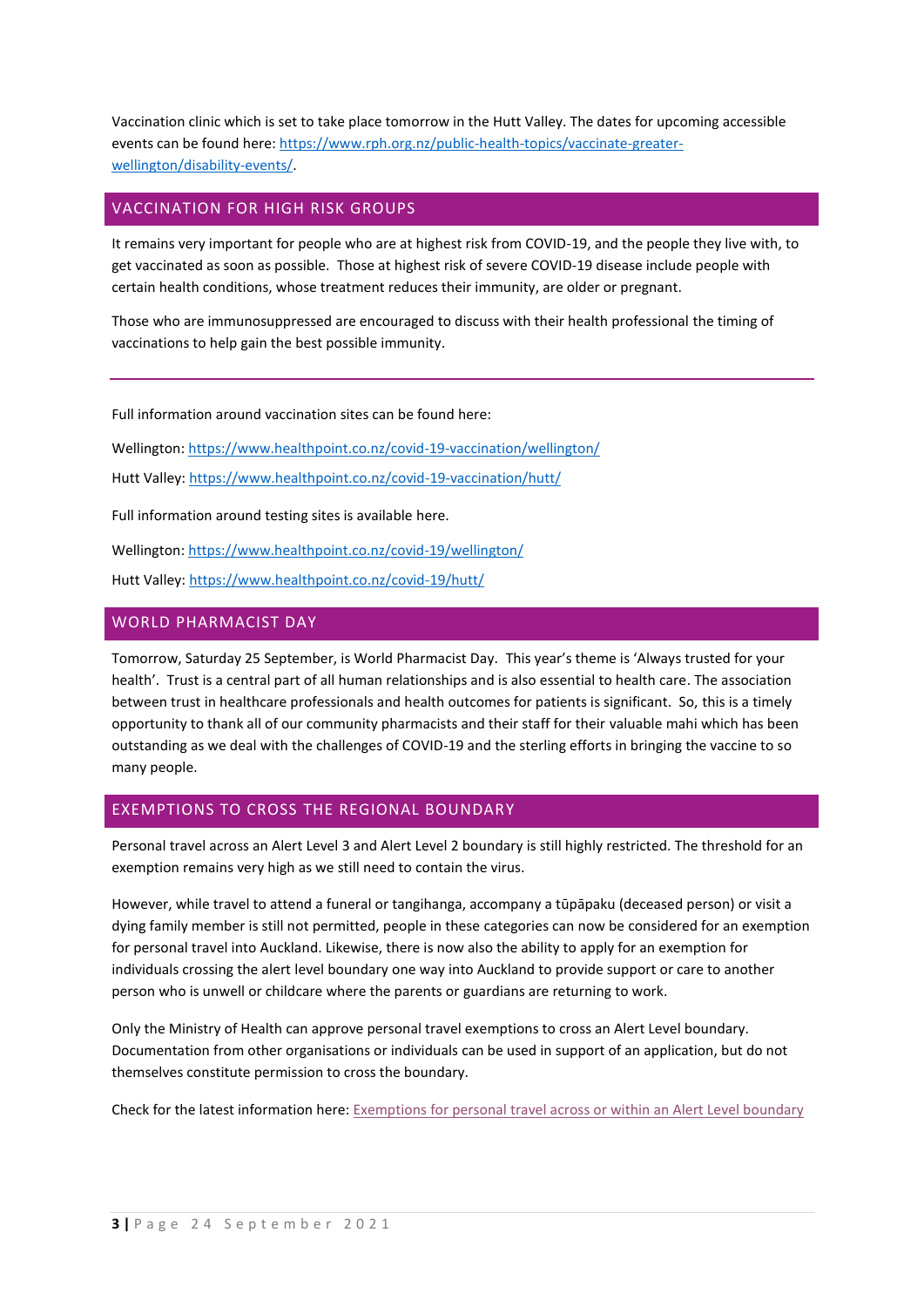## FUNERALS AND TANGIHANGA ALERT LEVELS 2 AND 3 UPDATES

The Ministry of Health has updated requirements for funerals and tangihanga at Alert Levels 2 and 3. This includes requirements on how many people can attend and travel across alert level boundaries.

[View the Alert Level 2 guidance for funerals and tangihanga](https://www.health.govt.nz/our-work/diseases-and-conditions/covid-19-novel-coronavirus/covid-19-information-specific-audiences/covid-19-deaths-funerals-and-tangihanga/alert-level-2-guidance-funeral-directors-and-cultural-and-faith-based-leaders)

[View the Alert Level 3 guidance for funerals and tangihanga](https://www.health.govt.nz/our-work/diseases-and-conditions/covid-19-novel-coronavirus/covid-19-information-specific-audiences/covid-19-deaths-funerals-and-tangihanga/alert-level-3-guidance-funeral-directors-and-cultural-and-faith-based-leaders)

## GUIDANCE FOR BUSINESSES WITH 'AT RISK' OR IMMUNE COMPROMISED STAFF

The Ministry of Health has published guidance for businesses and organisations that employ workers who might be classified as 'at risk' or immune compromised against COVID-19.

[View the guidelines for businesses and organisations](https://www.health.govt.nz/our-work/diseases-and-conditions/covid-19-novel-coronavirus/covid-19-information-specific-audiences/guidelines-businesses-and-services)

## FACE COVERINGS, MASKS AND OTHER PPE

The Ministry recommends that health, disability and support workers providing care in health and disability settings wear medical masks at Alert Level 2 and above. This includes care for people in their own homes or in Disability and Aged Residential Care Facilities. Additional PPE may be required depending on the level of risk.

Latest information can be found here: [Information on PPE requirements for specific health and disability care](https://www.health.govt.nz/our-work/diseases-and-conditions/covid-19-novel-coronavirus/covid-19-information-specific-audiences/covid-19-personal-protective-equipment-central-supply/personal-protective-equipment-use-health-and-disability-care-settings#risk)  [settings](https://www.health.govt.nz/our-work/diseases-and-conditions/covid-19-novel-coronavirus/covid-19-information-specific-audiences/covid-19-personal-protective-equipment-central-supply/personal-protective-equipment-use-health-and-disability-care-settings#risk)

For non-client facing activities, the Ministry encourages health organisations to recommend that their workforces wear face coverings (for example, a mask) in clinical or shared work environments.

All organisations should continue to proactively encourage staff to:

- maintain single person or small bubble groups
- ensure workplaces are well ventilated where possible
- encourage vaccination
- ensure workers stay home if symptomatic or sick
- practice good hand hygiene and physical distancing
- use the NZ COVID Tracer app.

For in-home care, the Ministry recommends that clients and their family and whānau are encouraged, if able, to wear their own face coverings while health, disability and support workers are in their home.

## MICROBIOLOGY RESOURCES FOR INFECTION DIAGNOSTICS

Wellington SCL has created a new set of resources aimed at primary care for users of the lab that are intended to help clinicians select the best tests for their patients when it comes to diagnosing infection. They are intended to help guide users as to when microbiological testing is and isn't indicated and which tests to choose.

There are two main sections: one is focused on the most common sample types we receive in the lab, and the other, called the "How do I diagnose?" section, has information on the best way to diagnose various infections. There is also up to date information on local susceptibility patterns.

The resources are in the "For Referrers" section under "Microbiology resources" on the Wellington SCL website [\(www.wellingtonscl.co.nz/for-referrers/microbiology\)](http://www.wellingtonscl.co.nz/for-referrers/microbiology).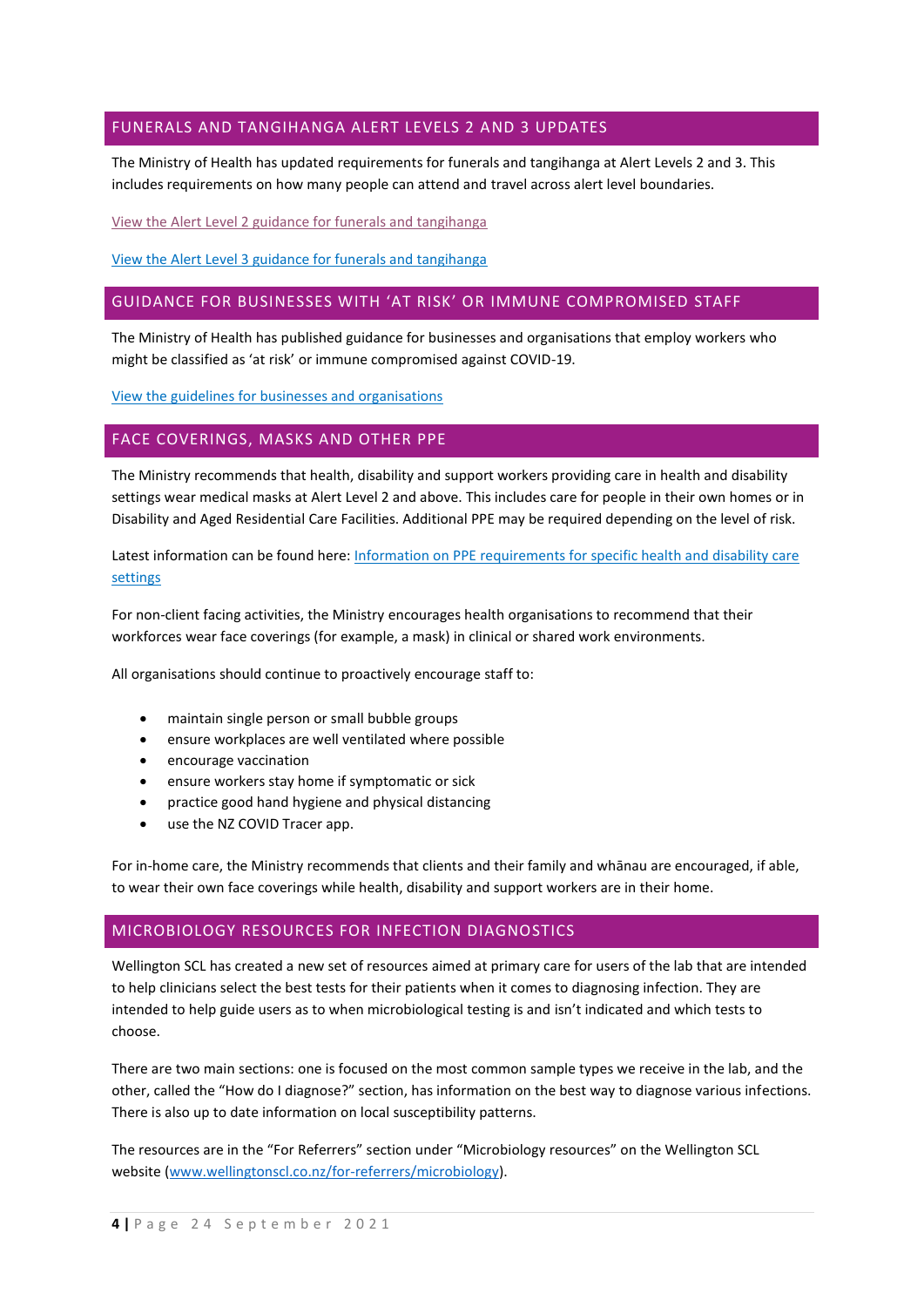## UPDATED EASY READ INFORMATION

A range of updated Easy Read information is available on aspects of COVID-19.

Easy Read information uses words and pictures to present information in a way that's easier to understand. This is done to support people with learning disabilities better understand written information.

The most recently updated materials cover aspects of COVID-19 vaccinations, including supporting decision making, and about getting tested for COVID-19.

Access the materials on the [Ministry of Health website](https://www.health.govt.nz/our-work/diseases-and-conditions/covid-19-novel-coronavirus/covid-19-resources-and-tools/covid-19-accessible-information/covid-19-easy-read-information) or th[e Unite Against COVID-19 website.](https://covid19.govt.nz/iwi-and-communities/alternate-formats/easy-read/)

## HEALTH SECTOR REFORM UPDATE

The Transition Unit has launched a new website dedicated to the reform of the health system in Aotearoa New Zealand. You can see it here[: https://www.futureofhealth.govt.nz/](https://www.futureofhealth.govt.nz/)

Future Of Health / Te Anamata o Te Oranga includes all the background to the health reform, news and updates, information targeted specifically for the health sector workforce, and opportunities to participate and engage in the reform programme. It will be regularly updated with information about the progress being made to create our future health system.

This website will host information about the interim Māori Health Authority and Health New Zealand. Over time, it is expected these new entities will develop their own websites and digital channels.

If you want to keep up to date with what's going on in health reform, you can sign up to the Transition Unit's regular newsletter [here.](https://urldefense.com/v3/__https:/www.futureofhealth.govt.nz/news/__;!!A3teau8g8Q!DHQo93qY7DzyTifvYwglimw1yq2OC09SUiYQvXQXpSx9CTAtIVFZF1PdK3CVyBwFpyny$)

#### HEALTH NZ AND MĀORI HEALTH AUTHORITY BOARDS ANNOUNCED

The Minister of Health, Andrew Little, and Associate Minister of Health, Peeni Henare announced appointments to the boards of interim entities the Māori Health Authority and Health New Zealand.

Health New Zealand will be the country's largest employer, bringing together the country's 20 DHBs, a workforce of about 80,000, an annual operating budget of \$20 billion and an asset base of about \$24 billion. 

The Māori Health Authority will work alongside Health New Zealand with a joint role in developing system plans, commissioning for primary and community services, and will co-commission kaupapa Māori services. The Māori Health Authority will also work alongside the Ministry of Health in developing strategies and policies that work for Māori. 

Full details and bios here:

<https://www.futureofhealth.govt.nz/health-nz/board-interim-health-nz/>

<https://www.futureofhealth.govt.nz/maori-health-authority/board-interim-maori-health-authority/>

#### MĀORI HEALTH REVIEW ISSUE 93

The latest Māori Health Review is **attached** and can be viewed online here [https://www.maorihealthreview.co.nz/mh/Publications/Recent-Reviews/Maori-Health/Maori-Health-Review-](https://www.maorihealthreview.co.nz/mh/Publications/Recent-Reviews/Maori-Health/Maori-Health-Review-Issue-93.aspx)[Issue-93.aspx](https://www.maorihealthreview.co.nz/mh/Publications/Recent-Reviews/Maori-Health/Maori-Health-Review-Issue-93.aspx)

In this issue are two feature articles on COVID-19 public health strategies and how they may impact on Māori, as well as outcomes from a national hui on heart health equity.